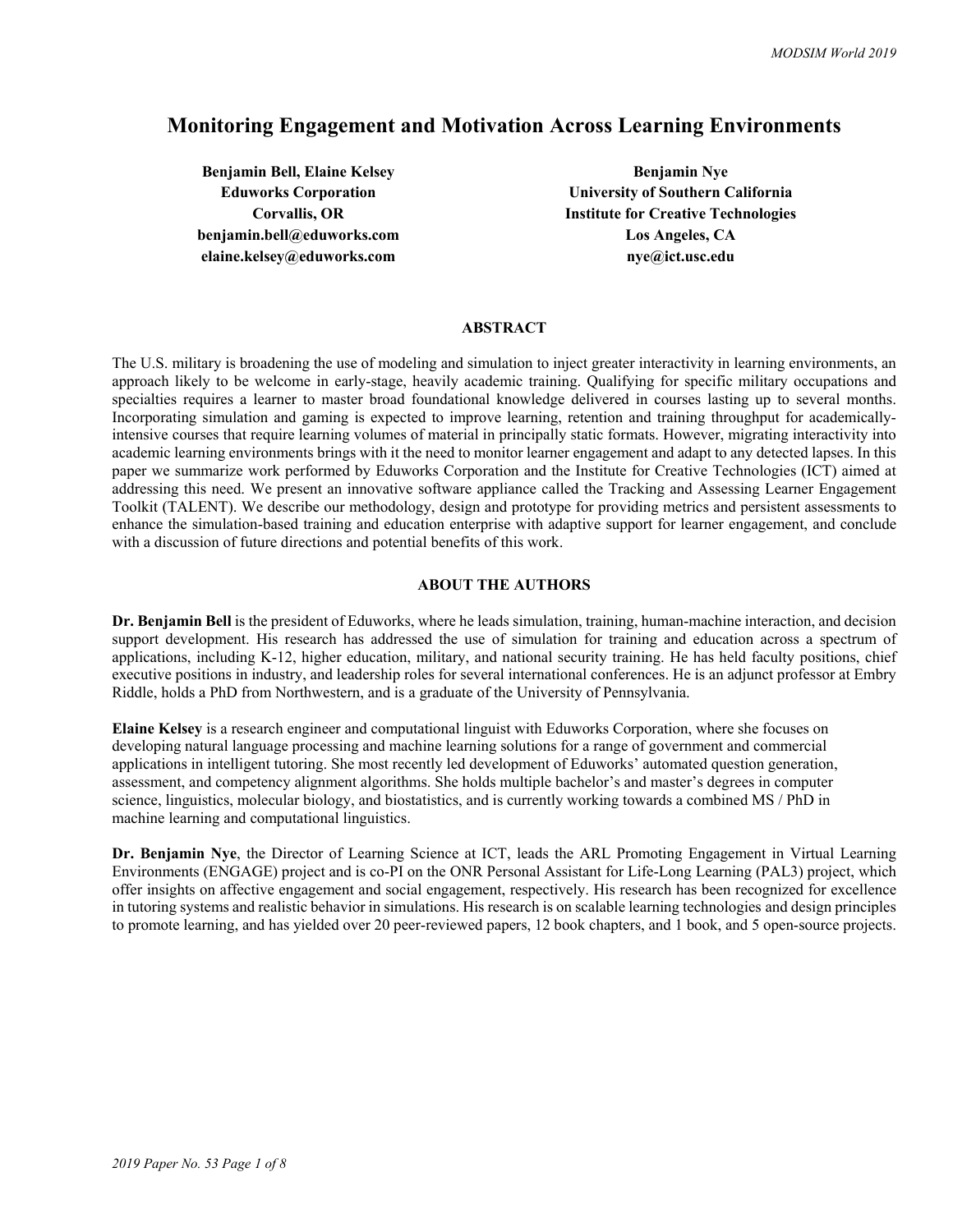# **Monitoring Engagement and Motivation Across Learning Environments**

**Benjamin Bell, Elaine Kelsey <b>Benjamin Nye Benjamin Nye benjamin.bell@eduworks.com** Los Angeles, CA elaine.kelsey@eduworks.com nye@ict.usc.edu

**Eduworks Corporation University of Southern California Corvallis, OR Institute for Creative Technologies** 

### **PROBLEM SUMMARY**

To support a complex array of current and envisioned missions, the U.S. military trains and educates a large and diverse uniformed workforce. We focus in this work on the U.S. Air Force, where early-stage training in many Air Force Specialty Codes (AFSC) presents airmen with large corpora of foundational knowledge to master, delivered through several traditional means including live classroom instruction and computer-based training. Many AFSCs related to maintenance, for instance, are required to master the basic principles of mechanics and electronics. This lengthy content is taught at technical training schools in courses lasting up to several months. Enhancing training through motivation and engagement is a necessary element in the recruiting and retention of airmen, helping to preserve and grow a cadre of qualified personnel in mission-critical areas like aerospace maintenance.

The Air Force is broadening its use of interactive activities and games in delivering training and education curricula, both as informal supplemental education and as part of a syllabus. Air Force education and training stakeholders continue to look for ways to engage and motivate their constituencies. In AFSCs that face shortages of critical personnel, the need to present airmen with dynamic, interactive education has mission-ready consequences.

For games and game-play to improve engagement in computer-mediated learning contexts, researchers and training developers must measure engagement and motivation, for two key purposes: (1) to identify which techniques and approaches offer the greatest efficacy; (2) to enable learning systems that can identify and adapt to detected lapses in engagement. Success requires valid constructs, measures, and software to enable application of these metrics across the community of training developers.

## **TECHNICAL APPROACH**

The goals of the work reported here were: (1) Perform a work analysis to identify requirements and select exemplar AFSCs and representative content; (2) Adapt and synthesize existing research-based models of engagement and motivation; (3) Design metrics/measures of engagement and motivation; (4) Design an adaptive instruction appliance; and (5) Create a proof-of-concept application of metrics using a surrogate online learning activity.

We developed a model of motivation and engagement based on existing research constructs, selecting performance markers that provide metrics defined by that model, designing an architecture for monitoring a learning environment for those metrics, and proposing an appliance that could provide general recommendations in real-time to learning environments to combat detected lapses in motivation and engagement. In this preliminary work, we also demonstrated the potential for using TALENT in concert with a learning environment to detect lapses.

#### **RESULTS**

#### **Air Force Specialty Code and Content Exemplars**

This work focuses on earlier phases of technical training, where the large corpora of general technical and theoretical knowledge make engagement and motivation salient factors in successful outcomes. We explored the training pathways for multiple AFSCs and shreds (an alphanumeric suffix to an AFSC designating an additional specialization). We selected the 2A5XX (Aerospace Maintenance) codes, encompassing four specific codes based on aircraft categories (2A5X1 – Airlift/Special Mission Aircraft Maintenance; 2A5X2 – Helicopter/Tiltrotor Aircraft Maintenance; 2A5X3 – Mobility Air Forces Electronic Warfare Systems; 2A5X4 – Refuel/Bomber Aircraft Maintenance).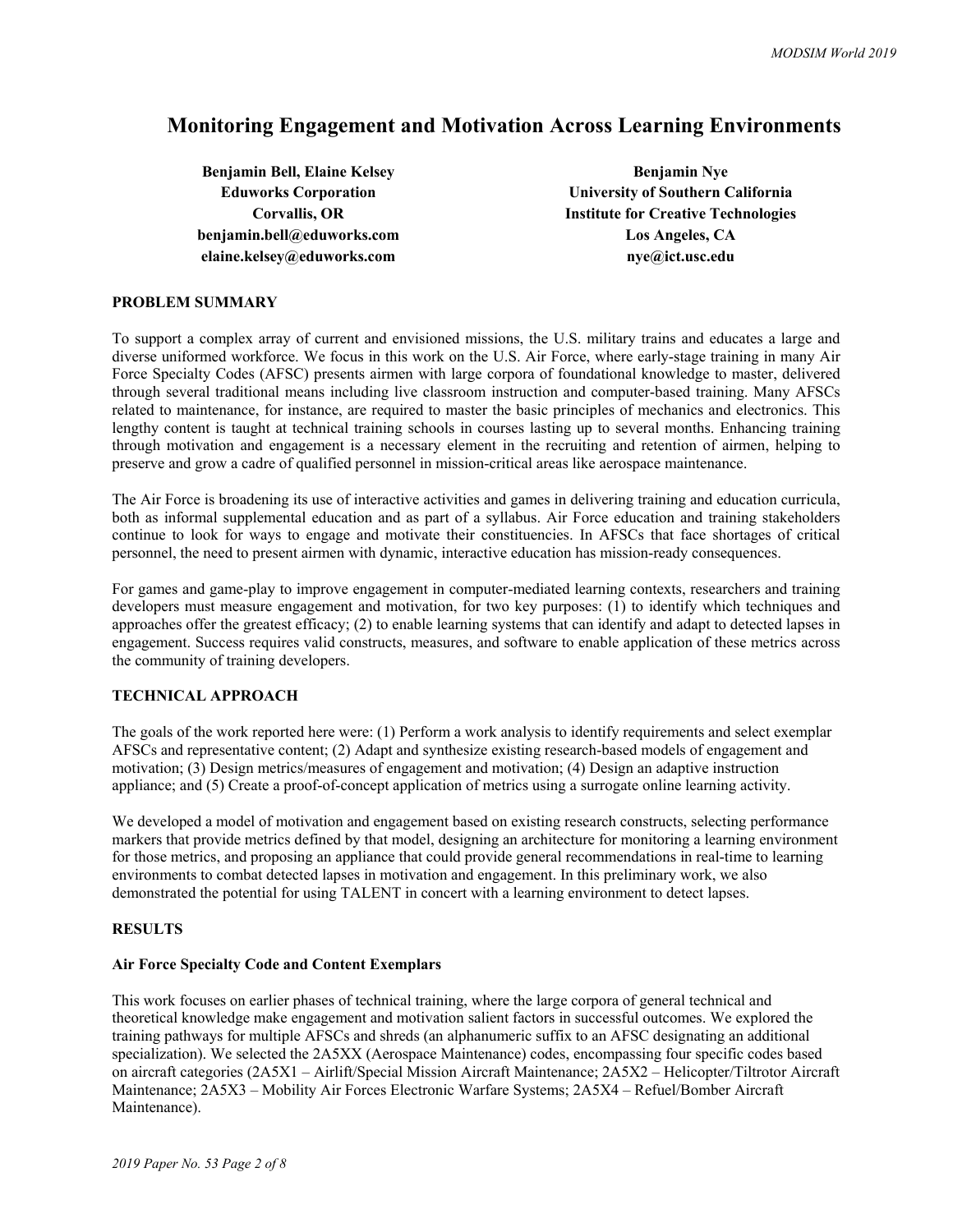We focused our attention on the period of training immediately following receipt of a shred assignment, when airmen are required to continue learning or reviewing electronics and mechanics principles and core theoretical knowledge as a necessary prerequisite to later instruction in code- and shred-specific systems. Our analysis included the Electronics Principles courses required for 2A5XX specializations, large portions of which align with the content in the Navy Electricity and Electronics Training Series (NEETS).

### **Engagement and Motivation Model**

We adapted previous research-based models to create an initial model of engagement and motivation suitable for digital learning environments. This TALENT model lends significant insight into representative measures useful in detecting engagement and motivation lapses in Air Force learning tasks, where we focused our investigation on Aerospace Maintenance.

We investigated both models of motivation (describing a cognitive state or trait) and models of engagement (describing resulting behaviors). We compiled an inventory of nine relevant engagement and disengagement models from the literature that emphasizes behavioral indicators (e.g., data from log files or from direct queries to the user) (Core, et al., 2016). These included Intrinsic vs. Extrinsic (Porter & Lawler, 1968); Two Factor Hygiene-Motivator Theory (Gawel, 1997); Motivators from Maslow's Hierarchy (Ibid); Achievement Goal Theory (Pintrich, 2000); D'Mello & Graesser's Engagement model (2012); and Baker's indicators of passive vs. active disengagement (Baker, Corbett, Roll & Koedinger, 2008). From this we synthesized a multi-timescale engagement and motivation model shown in Figure 1.

Our TALENT model emphasizes measurable behavioral indicators, with a particular emphasis on engagement issues central to DoD training needs (e.g. burnout due to long periods of intensive study, and the need to maintain consistent engagement while experiencing variable levels of subjective interest), and which can be measured by multiple indicators across a wide range of digital training environments.

For each of the factors in the unified model, we developed possible indicators, including directly observed or collected behavioral data (e.g. input device logs, sensor data), observed in-system actions (e.g. data from log files of user actions), and direct queries to the user. The goal was to develop a robust model that could perform consistently across a variety of systems and applications, with the assumption that only a subset of data points would be readily available for analysis in any given environment. As such, the system includes multiple possible variants for calculating each factor, based on the data already available in each system it interfaces with. Likewise, where richer data collection exists, the model is able to take advantage of it to further refine and adjust estimates.





**Figure 1. TALENT Engagement and Motivation Model.**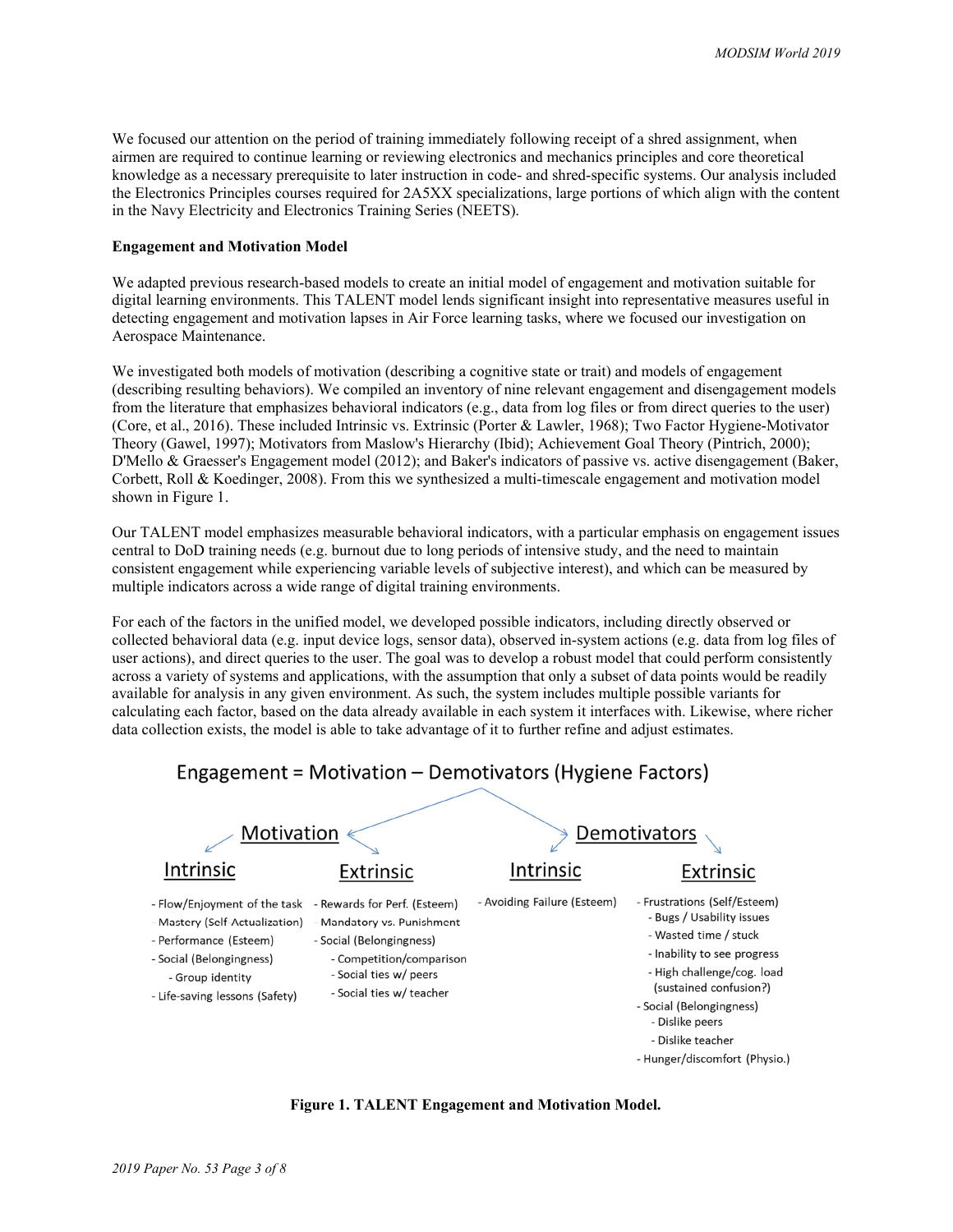#### **Metrics**

TALENT requires a suite of metrics to detect engagement lapses from a broad set of measures across diverse learning environments. We compiled an inventory of metrics aligned with this model and derived from our previous research, based on several factors. A first set of factors measures through active involvement, positive affect, or initiative. Researchers have noted, for instance, that engaged people exhibit goal-driven behaviors and express intensity, focus, interest and persistence (Connell, 1990; Furrer & Skinner, 2003). By contrast, apathy and distractedness can signal disengagement. A second set of factors relates to exhibiting initiative. People that express their voice and take initiative in a learning situation are seen as trying to effect change, whereas disengaged people are more passive in accepting external forces governing their task environment (deCharms, 1976; Fiedler, 1975; Koenig, et al., 1977). A third set relates to indirect indicators of engagement, like affect. The metrics calculated for this initial prototype are listed in Table 1.

| Name                                    | Level                              | <b>Motivation Type</b>          | Inputs                                 | <b>Description</b>                                                                                                                                                         |
|-----------------------------------------|------------------------------------|---------------------------------|----------------------------------------|----------------------------------------------------------------------------------------------------------------------------------------------------------------------------|
| Mandatory                               | Social                             | Extrinsic                       | Structural/Self-reported               | Required # of hours or completion requirements. Penalty severity for not completing.                                                                                       |
| <b>Peer Social Ties</b>                 | Social                             | Extrinsic                       | Structural/Self-reported               | Enjoyment or value in participating in activity with peers                                                                                                                 |
| <b>Leadership Social Ties</b>           | Social                             | Extrinsic                       | Structural/Self-reported               | Enjoyment or value in participating due to the leader (e.g., instructor, supervisor)                                                                                       |
| <b>Peer Mismatch</b>                    | Social                             | Extinsic                        | Self-report                            | Dislike of peers or other issues with peers                                                                                                                                |
| <b>Instructor Mismatch</b>              | Social                             | Extinsic                        | Self-report                            | Dislike of the instructor or their general approach. Could also compare                                                                                                    |
| <b>ExpectedUtility</b>                  | Social/Rational                    | Intrinsic                       | Self-report, Resource Logs             | Self-reported value of content (relevance, need), relative time vs. other content                                                                                          |
| <b>Motivation-Mastery</b>               | Social/Rational                    | Intrinsic                       | Self-report, System Use                | Mastery orientation of the learner, as evidenced by self-report and by viewing those<br>functions if optional                                                              |
| <b>Motivation-Achievement</b>           | Social/Rational                    | Intrinsic                       | Self-report, System Use                | Achievement orientation, as evidenced by self-report, by viewing related system<br>functions, and by lower level of challenge-seeking                                      |
| <b>Motivation-Evasion</b>               | Social/Rational                    | (De)Intrinsic                   | Self-report, System Use                | Evasion orientation of the learner, as evidenced by self-report and by avoiding system<br>activities and scoring where possible (e.g., passive resources)                  |
| Motivation-<br>Exploration/Gamification | Rational                           | Extrinsic                       | Self-report, System Use                | Appreciation of in-activity novelty and rewards (e.g., customization, easter eggs, funny<br>distractions), from viewing in-game functions or self-report                   |
| <b>Intent to Use</b>                    | Rational                           | Intrinsic+Extrinsic Self-report |                                        | Stated intention to use the system, in terms of #/week and #h/session if content is                                                                                        |
| Interest                                | Rational                           | Intrinsic                       | Self-report, Resource Logs             | Self-reported interest in content, relative time on content vs. other content (no way to<br>disentangle the second from utility?)                                          |
| Evasion                                 | Rational                           | Intrinsic                       | Self-report, Resource Logs             | Avoidance behaviors to avoid failure without mastery such as active avoidance (gaming<br>the system, hint abuse) and passive (skipping hard activities)                    |
| <b>Lack of Progress/Stuck</b>           | Rational                           | (De) Extrinsic                  | Resource Logs, Self-report             | Lack of features to display progress on goals that are meaningful to the learner (so need<br>to know their goals, then compare against system features+display events).    |
| <b>Usage: Adjusted Resource</b><br>Time | Rational                           | N/A (Metric)                    | Resource logs                          | Total time spent in resources, up to some reasonable max per resource (e.g., up to 1-<br>stddev over the average non-minimal time)                                         |
| <b>Usage: Longevity</b>                 | Rational                           | N/A (Metric)                    | Session login/logouts                  | Time from first login to most recent login.                                                                                                                                |
| <b>Usage: Frequency</b>                 | Rational                           | N/A (Metric)                    | Session login/logouts                  | Number of logins/time span<br>Time since last login and resulting likelihood of return, based on prior data                                                                |
| <b>Usage: Active</b>                    | Rational                           | N/A (Metric)                    | Session login/logouts                  |                                                                                                                                                                            |
| Time-on-Task: Session Time Cognitive    |                                    | N/A (Metric)                    | Session login/logouts                  | Calculate time breakdown in different activities/sessions, to capture time-on-task.                                                                                        |
| Time-on-Task: Task Time                 | Cognitive                          | N/A (Metric)                    | Resource logs, knowledge<br>components | Time for each task, indicating engagement on that task. Normed by user, content, and<br>task (interested in if user is spending more time on task than normal vs. task)    |
| <b>Learning Gains</b>                   | Cognitive                          | N/A                             | Resource logs, knowledge<br>components | Calculate learning gains between pre-test & post-test, based on question batteries<br>aggregated by arbitrary categories (e.g., knowledge components or other taxonomies). |
| <b>Interaction Levels</b>               | Cognitive                          | N/A (Metric)                    | Interaction logs                       | Clicks, verbosity, optional inputs, explortation level indicating high levels of                                                                                           |
| Decision<br><b>Events/Correctness</b>   | Cognitive                          | N/A (Metric)                    | Interaction logs                       | Calculate metrics about attempts to answer questions or solve problems, including if<br>the attempt was correct or otherwise.                                              |
| Support Levels: Hint Abuse              | Cognitive                          | Extrinsic                       | Interaction logs                       | Track attempts to game the system such as frequently requesting hints, without trying                                                                                      |
| <b>Usability Issues</b>                 | Cognitive/Affective (De) Extrinsic |                                 | Interaction logs                       | Problems experienced using system, which prevent interactions from being productive                                                                                        |
| Time-Waste                              | Cognitive/Affective                | (De) Extrinsic                  | <b>Interaction logs</b>                | Delays, wait time, and fluff in resources and the system                                                                                                                   |
| <b>Repeated Failure</b>                 | Cognitive/Affective                | (De) Extrinsic                  | Resource Logs, Self-report             | Low successful completion rate of resources over some span (Sustained confusion)                                                                                           |
| Affect: Engagement                      | Affective                          | (Aggregate)                     | Self-report                            | Feeling of engagement with the activity (session or task)                                                                                                                  |
| Affect: Confusion                       | Affective                          | (Aggregate)                     | Self-report                            | Feeling of confusion during the activity (session or task)                                                                                                                 |
| Affect: Frustration                     | Affective                          | (Aggregate)                     | Self-report                            | Feeling of frustration during the activity (session or task)                                                                                                               |
| Affect: Boredom                         | Affective                          | (Aggregate)                     | Self-report                            | Feeling of boredom during the activity (session or task)                                                                                                                   |
| <b>Affect: Anxiety</b>                  | Affective                          | Demotivator                     | Self-report                            | Test anxiety and anxiety learning. Likely could be bundled into evasion                                                                                                    |

### **Table 1. Metrics for initial prototype. Bold = directly measured; italicized = inferred from direct measures.**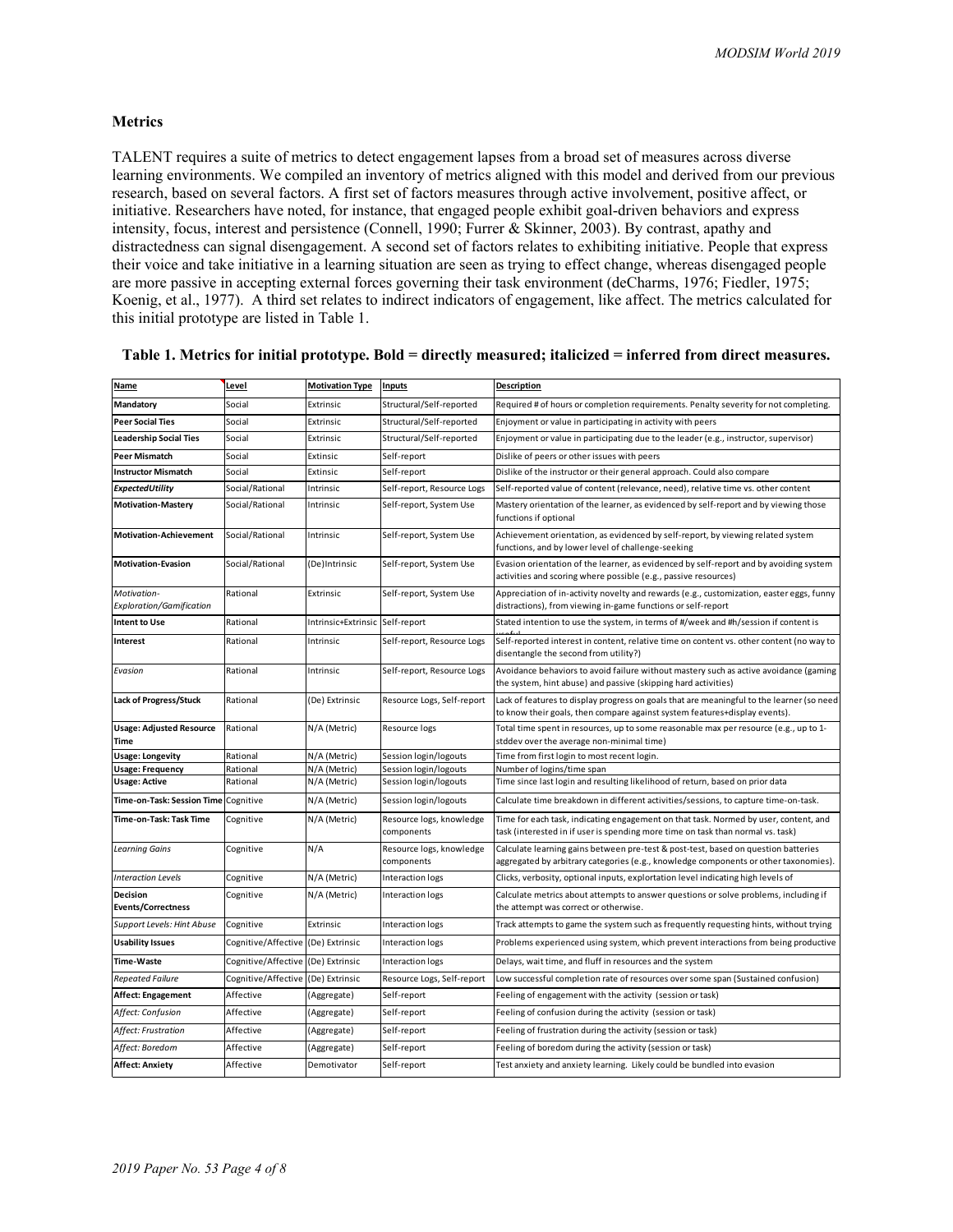To support implementation of these measures as *computable* metrics, we model the engagement process in terms of multiple loops of cognitive regulation. In this conceptualization, each level builds on the previous: biological responses (e.g., attention and affect) underpin cognition in learning; cognition (e.g., deliberate practice) is necessary for reasoning about the value of tasks or goals; rational decisions (e.g., motivations to return/continue studying) are required to build social engagement (e.g., study teams, help-seeking, identity-formation). Ultimately, higher-level engagement metrics will be calculated by aggregating metrics of lower levels of cognition, including behavioral metrics (e.g., data mining system events), self-report (e.g., motivation, future plans), and records of performance.

### **Recommending Adaptive Interventions**

To extend beyond detecting lapses into correcting lapses, we created a preliminary framework for flowing low-level data from our inventory of metrics up through the model, to support adaptive interventions. We designed an extensible framework for recommending these adaptive interventions for a particular learner for a given learning system. The framework (Figure 2) associates each metric that can be consumed by TALENT with triggers and potential adaptations. The design accommodates combinations of metric outputs, which may be used to paint a broader picture of a learner's state, and thus to select and recommend a mixture of adaptations that are appropriate for the learner's state and supported in the target learning system.

| <b>INTERVENTIONS</b>                                                                                                                                                                                                                                         |                                                                                                                                                                                                                                                |                                                                                                                                                                                                |  |  |  |  |
|--------------------------------------------------------------------------------------------------------------------------------------------------------------------------------------------------------------------------------------------------------------|------------------------------------------------------------------------------------------------------------------------------------------------------------------------------------------------------------------------------------------------|------------------------------------------------------------------------------------------------------------------------------------------------------------------------------------------------|--|--|--|--|
| Affect                                                                                                                                                                                                                                                       | Cognition/Study Habits                                                                                                                                                                                                                         | Motivation                                                                                                                                                                                     |  |  |  |  |
| <b>CONSTRUCTS MONITORED</b>                                                                                                                                                                                                                                  |                                                                                                                                                                                                                                                |                                                                                                                                                                                                |  |  |  |  |
| <b>Engaged Hours = f(Motivators, Demotivators)</b>                                                                                                                                                                                                           |                                                                                                                                                                                                                                                |                                                                                                                                                                                                |  |  |  |  |
| <b>Intrinsic</b><br>- Flow/enjoyment<br>Performance/Success<br>$\blacksquare$<br>- Evasion: Avoid failure<br><b>Extrinsic</b><br>Frustrations (bugs, delays,<br>$\qquad \qquad \blacksquare$<br>no visible progress)<br>Social conflict<br>Hunger/discomfort |                                                                                                                                                                                                                                                | Intrinsic:<br>- Safety (life-saving info)<br>- Self-Actualization<br>(mastery, career goals)<br>- Social (peers, instr.)<br>Extrinsic:<br>- Mandatory vs. Punished<br>- Performance incentives |  |  |  |  |
| <b>METRICS RECORDED</b>                                                                                                                                                                                                                                      |                                                                                                                                                                                                                                                |                                                                                                                                                                                                |  |  |  |  |
| <u>Inner Loop (within-task):</u><br>- User Raw Inputs (keys, clicks)<br>- Interaction level<br>- User Responses (answer picks)<br>- Success/Failure events<br>- Feedback/Hint events<br>- System: Progress display state<br>- System: Errors logged, delays  | Outer Loop (between-task):<br>-Task results/scores<br>-Resource time (adj)<br>-Learning gain estimates<br>-Success/fail/incomplete tasks<br>-Time on non-resources (user) - Motivations (from above-right)<br>- Time on non-resources (forced) | Meta Loop (between system)<br>- Longevity (time using)<br>- Activity (last login, freq use)<br><u>Self-Report (outside tasks):</u><br>-Intent to use (# hours)<br>-Anxiety (worry about fail)  |  |  |  |  |

#### **Figure 2. Interventions (top) informed by constructs (middle) weighted by metrics (bottom).**

We applied Micro-adaptation and Aptitude Treatment Interaction (ATI) theories in order to derive preliminary adaptive interventions. Cronbach & Snow (1977) proposed ATI as a framework for instructional manipulations applied before training begins (aspects of training based on learner interest, learning orientation and styles, and aptitudes such as digital intelligence, cognitive styles, or prior knowledge and experience). ATI is thus well-suited for adaptive training in military domains, because although the learner population is less heterogeneous than the general population, there will usually be differences in experience levels and prior knowledge.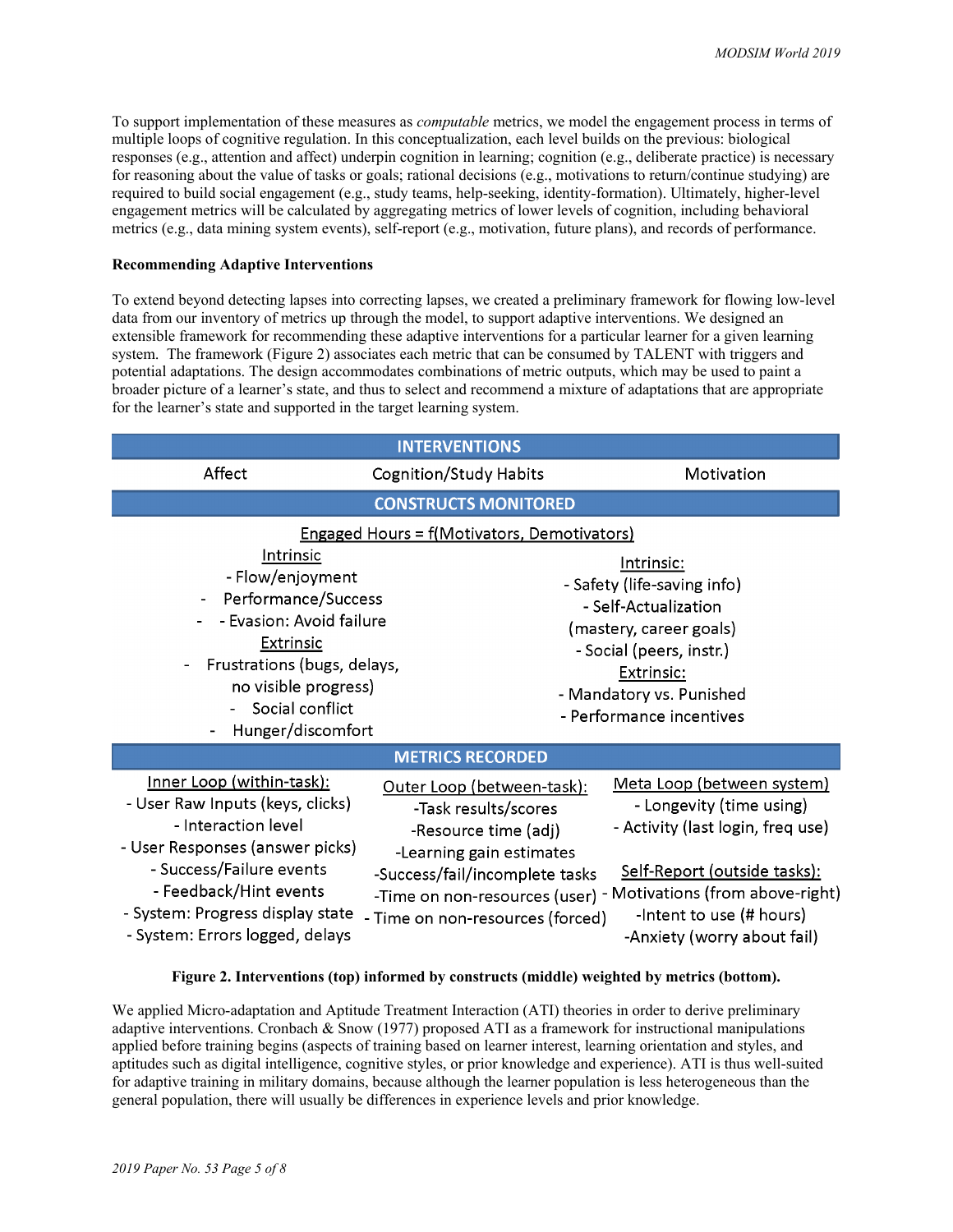We also considered Micro-adaptive approaches, which respond to specific user actions and responses during a training session, by making incremental and real-time adjustments to aspects of the training (Holland, 1977). The adaptations we considered included switching topics, altering the level of difficulty, or changing the kind of feedback provided to the learner (Goldberg, et. al, 2012).

We ultimately adopted a composite model (Tennyson & Christensen, 1988) that posits a two-step approach where adaptation is based both on learners' prior skills and aptitudes and on their performance during training. This model calls for a pre-training step where ATI techniques establish an appropriate level of difficulty or modify content sequencing and format. Micro-adaptive approaches are then applied during training, to assess performance and monitor behaviors in real time and to use those measurements to adapt training to the learner's current needs.

We applied this composite model in creating TALENT's adaptation handlers. Our design proposes that ATI adaptations can be applied to customize delivery for a learner based on historical performance and profile data, and that Micro-adaptations can be applied to adjust delivery in real time based on changes in performance data detected by TALENT. Table 2 presents our initial adaptation primitives from which TALENT could recommend interventions to learning environments. These interventions have shown some indications of efficacy in various learning systems, though a comprehensive system to apply each of these has not been implemented. As such, our future research will include considering how these interventions should be coordinated together.

| Category            | <b>Interventions</b>                                                                              |  |  |  |  |
|---------------------|---------------------------------------------------------------------------------------------------|--|--|--|--|
| Affective           | • Support: Messaging related to emotional support (e.g., frustration, confusion)                  |  |  |  |  |
| Cognition $&$       | • Difficulty: Easier/harder tasks                                                                 |  |  |  |  |
| <b>Study Habits</b> | • Guidance: More/less help or adaptive informational messages                                     |  |  |  |  |
|                     | • Sequence control: More/less ability to choose next task, to skip the current task, or to return |  |  |  |  |
|                     | to review a task                                                                                  |  |  |  |  |
|                     | • Content chunking: Smaller/larger tasks                                                          |  |  |  |  |
|                     | • Task Types: More/less of certain tasks (media, examples, enriched interactive tasks,            |  |  |  |  |
|                     | knowledge checks, realistic tasks)                                                                |  |  |  |  |
|                     | • Messaging addressing evasive behaviors (e.g., skipping resources, text anxiety)                 |  |  |  |  |
|                     | • Messaging confronting active disengagement (e.g., overuse of hints, cheating)                   |  |  |  |  |
| Motivation          | • Mastery Orientation: Salient displays of resource completion and indicators of                  |  |  |  |  |
|                     | learning/mastery (e.g., show improvement), keeping in learning activities, messaging related      |  |  |  |  |
|                     | to goals                                                                                          |  |  |  |  |
|                     | • Social: More/less communication with peers or instructors                                       |  |  |  |  |
|                     | • Gamification: Presenting internal rewards, achievements, or fanfare for success                 |  |  |  |  |
|                     | • Growth Mindset: Messaging aligning difficulty/confusion with later mastery (Dweck, 2010)        |  |  |  |  |

#### **Architecture and Prototype**

To test and validate the model and corresponding metrics, we created a demonstration prototype consisting of a basic ingestion pipeline for harvesting and transforming information from ICT's Personal Assistant for Life-Long Learning (PAL3). PAL3 (Swartout, Nye, et al., 2016) is an actively developed prototype for guiding Sailors through learning resources to reach specific learning objectives. PAL3 employs adaptive training which attempt to harness multiple mechanisms for motivation: mastery orientation, social cooperation / competition, exploration, and effortbased awards.

Our architecture includes a Learning Record Store (LRS) for long-term aggregation and data format normalization, a dashboard for displaying metrics and viewing stored data records, and a set of algorithms and models for deriving metrics directly from the stored data records (a schematic depiction of this architecture is shown in Figure 3). This proof-of-concept defers implementation of the adaptive recommendations, focusing first on the appliance API and calculation of engagement metrics.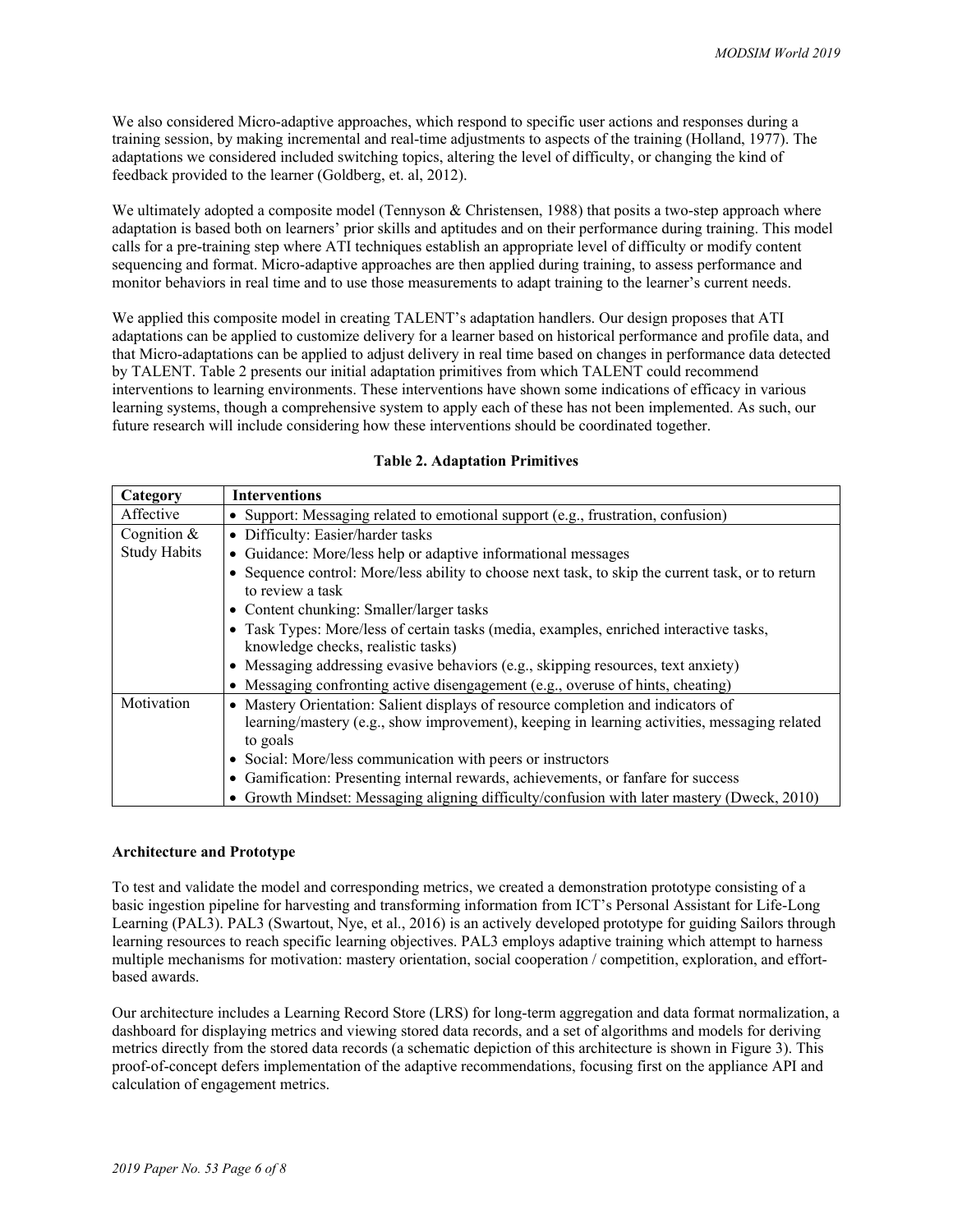

**Figure 3. Schematic depiction of Phase I architecture.** 

PAL3 was a useful surrogate for testing initial prototypes of engagement metrics. Our exemplar case of Aerospace Maintenance AFSC is well-aligned with the current PAL3 content addressing foundations for Navy electronics. The PAL3 system is also a useful platform for studying and building engagement metrics, because it records a persistent life-long learning record (xAPI records) suitable for data mining.

The dashboard is intended to accommodate the occasional need for personnel to inspect or configure system components. So although TALENT will operate "behind the scenes", running in real time in concert with a learning environment, the dashboard allows access to historical data, viewing metric results, and configuring an appliance after it has been generated for a specific learning environment. Figure 4 shows the dashboard displaying metric calculations in realtime as TALENT ingests data from PAL3.



**Figure 4. Dashboard, showing TALENT calculating metrics from PAL3 data in realtime.**